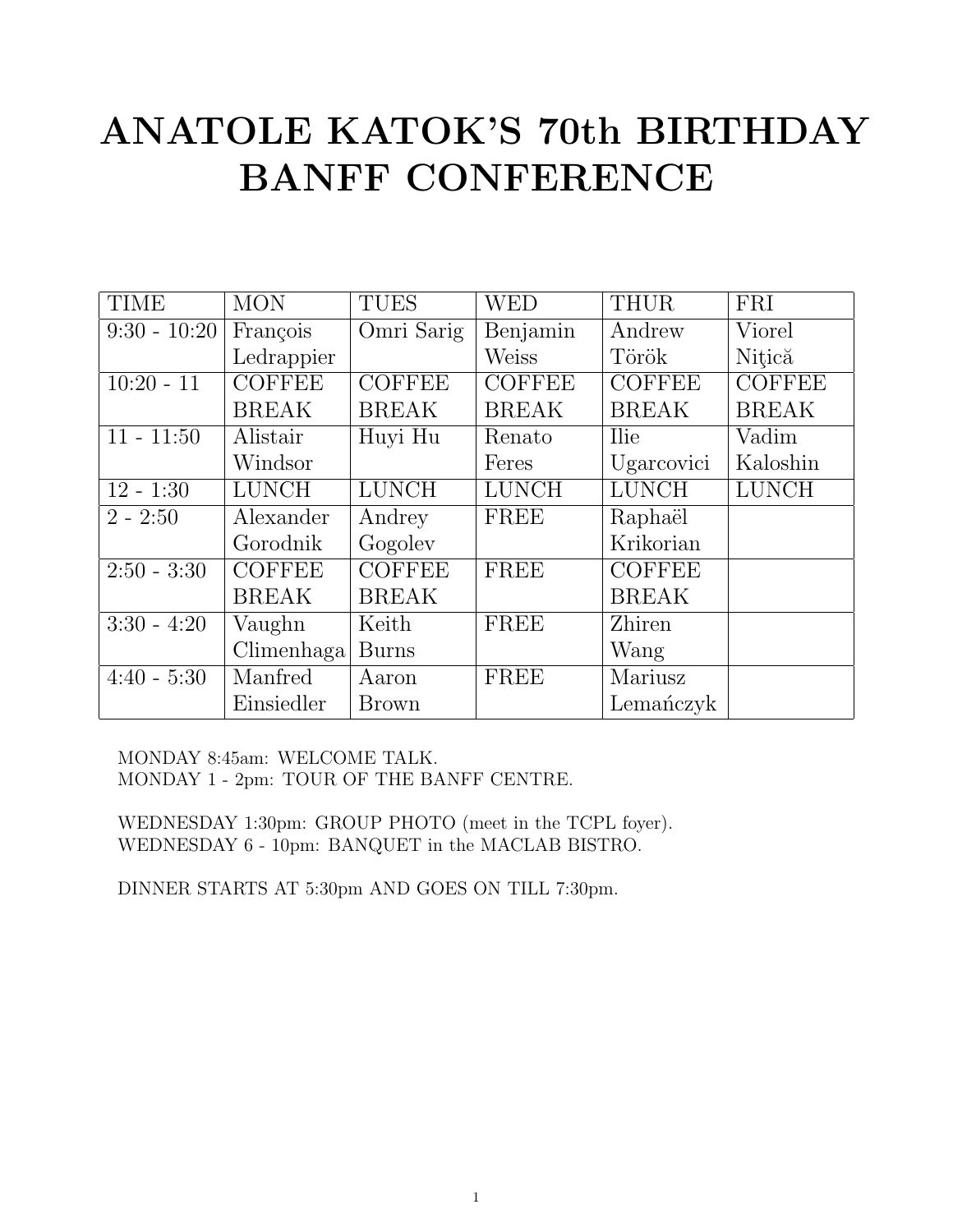# ABSTRACTS

### Aaron Brown

Title: Measure rigidity for random surface diffeomorphisms

Abstract: Consider a group acting on a surface by  $C<sup>2</sup>$  diffeomorphisms. We consider invariant and stationary measures for such an action. For a hyperbolic, ergodic, stationary measure we prove the following trichotomy: either the measure is finitely supported, the stable distribution is non-random, or the measure is SRB. In proving the above results, we also prove a related result for skew products with surface fibers defined over measurable base dynamics. We also derive a number of corollaries for groups of measure preserving diffeomorphisms. This is joint work with Federico Rodriguez Hertz.

Keith Burns

Title: Ergodicity of the WP geodesic flow.

Abstract: TBA

Vaughn Climenhaga

Title: Unique equilibrium states for some robustly transitive systems.

Abstract: Examples of robustly transitive systems that are not uniformly hyperbolic were given by Mañé, and later by Bonatti and Viana. Recently it has been shown by Buzzi, Fisher, Sambarino, and Vásquez that these examples have unique measures of maximal entropy. We show that for a certain class of Hölder continuous potential functions these systems have unique equilibrium states. This class includes the geometric potentials and yields the SRB measure as an equilibrium state for these systems. The techniques are quite general and have applications to other classes of non-uniformly hyperbolic systems. This is joint work with Todd Fisher and Dan Thompson.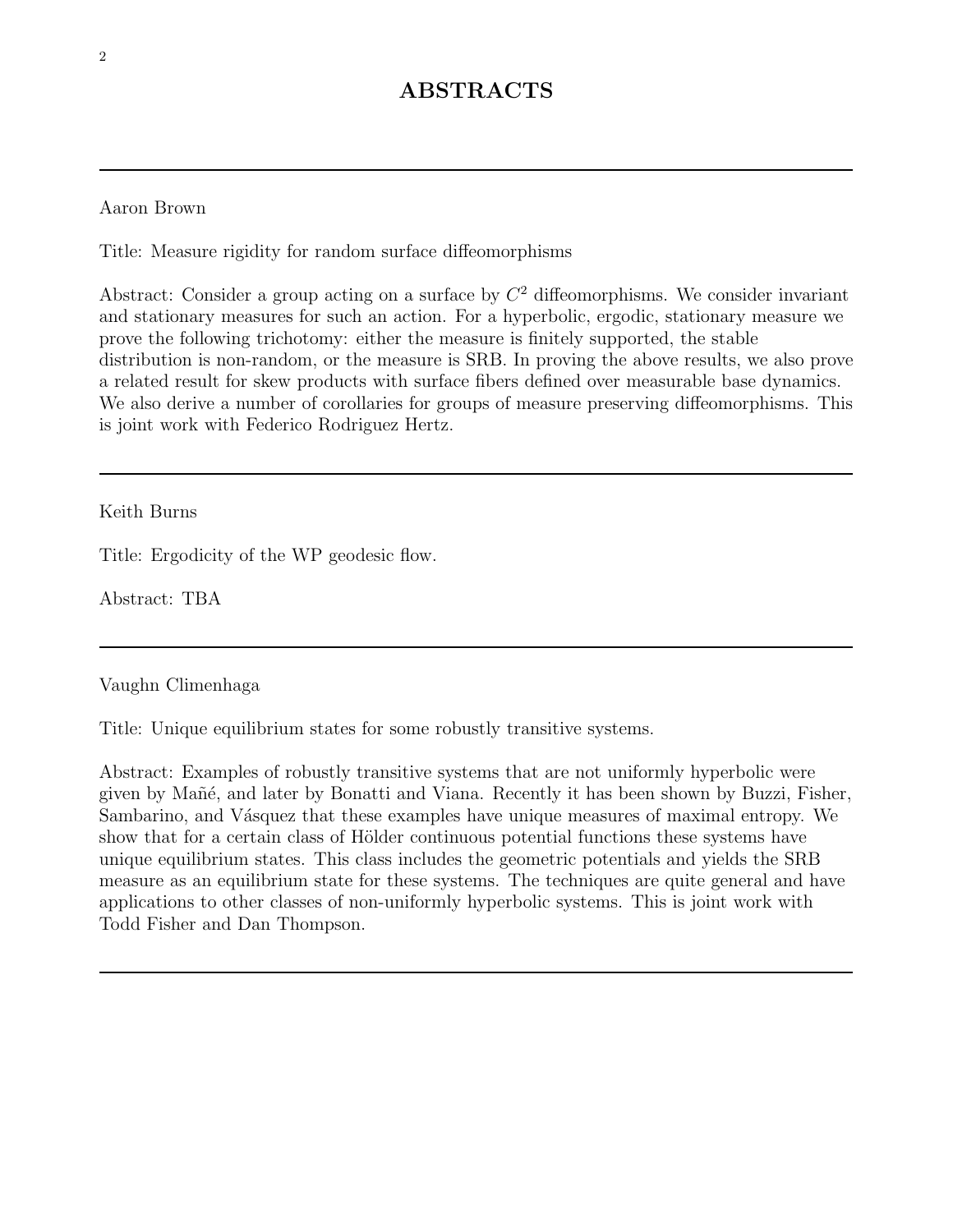#### Manfred Einsiedler

Title: Joinings of higher rank actions, Integer points on spheres and their orthogonal complement

Abstract:Consider the collection of all primitive integer vectors in  $\mathbb{Z}^3$  on a particular sphere. It was shown by Duke (after a breakthrough of Iwaniec and initial progress by Linnik) that the directions of these vectors equidistribute to the area measure on the sphere. A related question is how the lattice in the orthogonal complement of the vector looks like. W. Schmidt showed that these lattices equidistribute if one considers all vectors up to a particular length (instead of just the vectors of a given length). As it turns out the joint equidistribution problem of the vector on the sphere (as in Duke's theorem) and the shape of the lattice in the orthogonal complement can be attacked, under additional congruence conditions, by a classification of joinings of higher rank diagonalisable actions. This is joint work with M.Aka and U.Shapira. We will discuss the connection of the above problem to the joinings classification and parts of the proof of the latter, which is a joint work with E.Lindenstrauss.

Renato Feres

Title: Statistical mechanics of random billiard Systems

Abstract: We consider stochastic processes derived from Hamiltonian systems on manifolds with boundary (billiard-like systems). By fixing the statistical state of part of the system we obtain Markov chains that describe simple thermodynamic processes, which we then investigate from the viewpoint of random dynamics.

Andrey Gogolev

Title: Anosov bundles

Abstract: An Anosov bundle is a fiber bundle which is equipped with a fiberwise Anosov diffeomorphism or a flow. In this talk we will study properties of Anosov bundles and explain two applications:

1. Rigidity of negatively curved bundles (joint work with Tom Farrell);

2. New examples of partially hyperbolic diffeomorphisms (joint work with Pedro Ontaneda and Federico Rodriguez Hertz).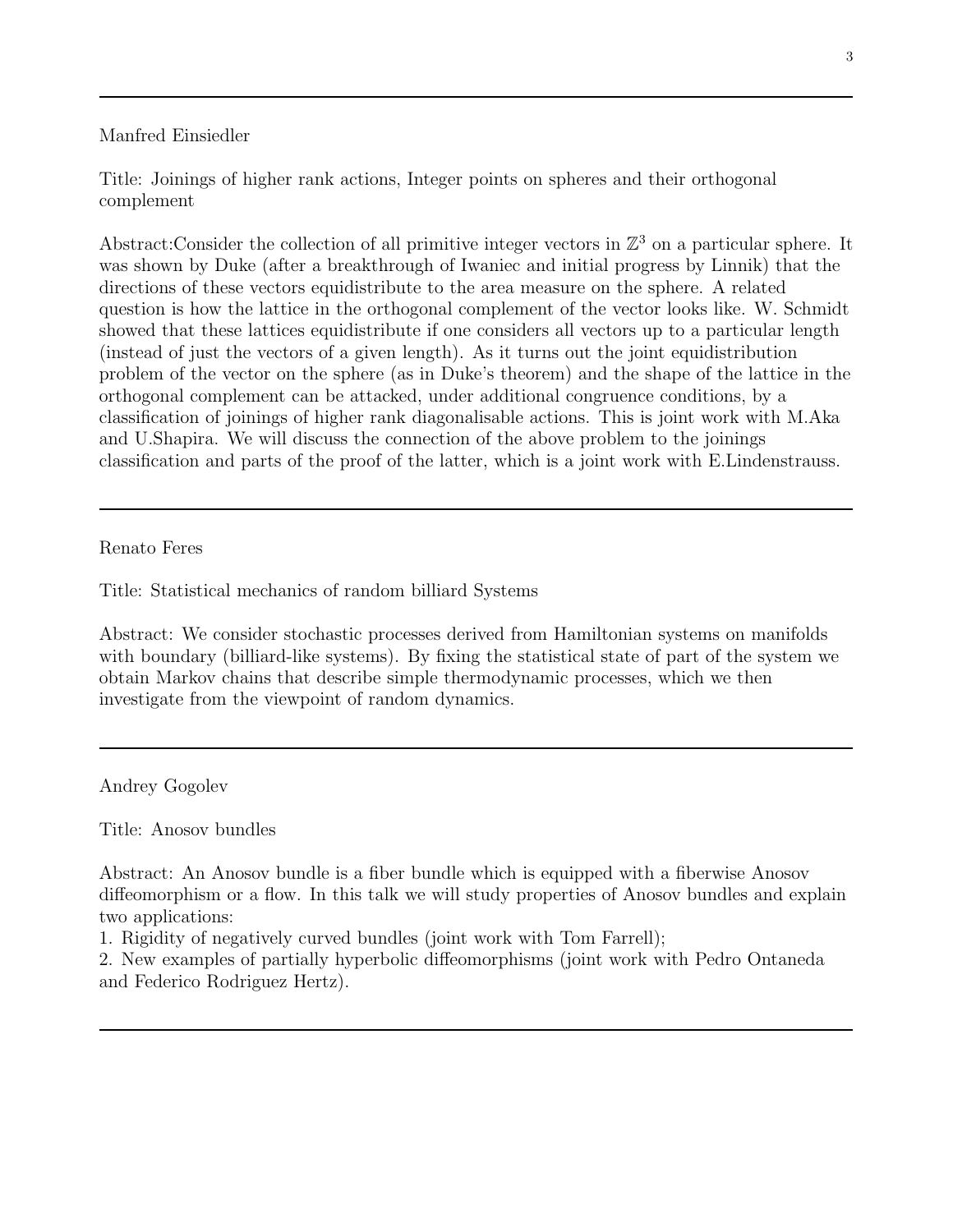### Alexander Gorodnik

Title: Smooth factors of flag manifolds

Abstract: A well-known theorem of Margulis classifies measurable factors of flag manifolds, and an analogous result in the continuous category has been established by Dani. In this talk we discuss classification of smooth factors under some hyperbolicity assumptions. This is a joint work with R. Spatzier.

#### Huyi Hu

Title: Quasi-stability and quasi-shadowing for partially hyperbolic diffeomorphisms

Abstract : The motivation of the work is to study topological properties of partially hyperbolic systems which are similar to those of uniformly hyperbolic systems. We try to obtain some properties similar to these of uniformly hyperbolic systems by "ignoring" the motions along the center direction.

We show that any partially hyperbolic systems  $(1)$  are quasi-stable in the sense that for any homeomorphism *g*  $C^0$ -close to *f*, there exist a continuous map  $\pi$  from *M* to itself and a family of locally defined continuous maps  $\{\tau_x\}$ , which send points along the center direction, such that

$$
\pi \circ g = \tau_{fx} \circ f \circ \pi;
$$

and (2) have quasi-shadowing property in the sense that for any pseudo orbit  $\{x_k\}_{k\in\mathbb{Z}}$ , there is a sequence of points  $\{y_k\}_{k\in\mathbb{Z}}$  shadowing it in which  $y_{k+1}$  is obtained from  $f(y_k)$  by a motion  $\tau$ along center direction.

In particular, if f has  $C^1$  center foliation, then we can make the  $\tau$  along the center foliation. As application we obtain some continuity properties for topological entropy. Also, we show that if the center foliation is uniformly compact, then there is an analogue of spectral decomposition for center nonwandering set.

Vadim Kaloshin

Title: On Arnold diffusion for convex Hamiltonians in any dimension.

Abstract: In 1964 Arnold conjectured that generic nearly integrable systems posses instabilities (diffusing orbits). Due to techniques developed by Mather, Fathi, Bernard, Cheng-Yan in order to construct diffusing orbits for convex nearly integrable systems it is nearly sufficient to construct two dimensional normally hyperbolic invariant cylinders. For systems of 2.5 degrees of freedom such cylinders were constructed by Bernard-Kaloshin-Zhang for single resonances and by Kaloshin-Zhang for double resonances. In the latter work diffusing orbits were also constructed. During the talk I will describe the construction of two dimensional normally hyperbolic invariant cylinders in arbitrary degrees of freedom using dominant Hamiltonan systems. For 3.5 degree of freedom we also prove existence of diffusing orbits. This is joint work with Ke Zhang.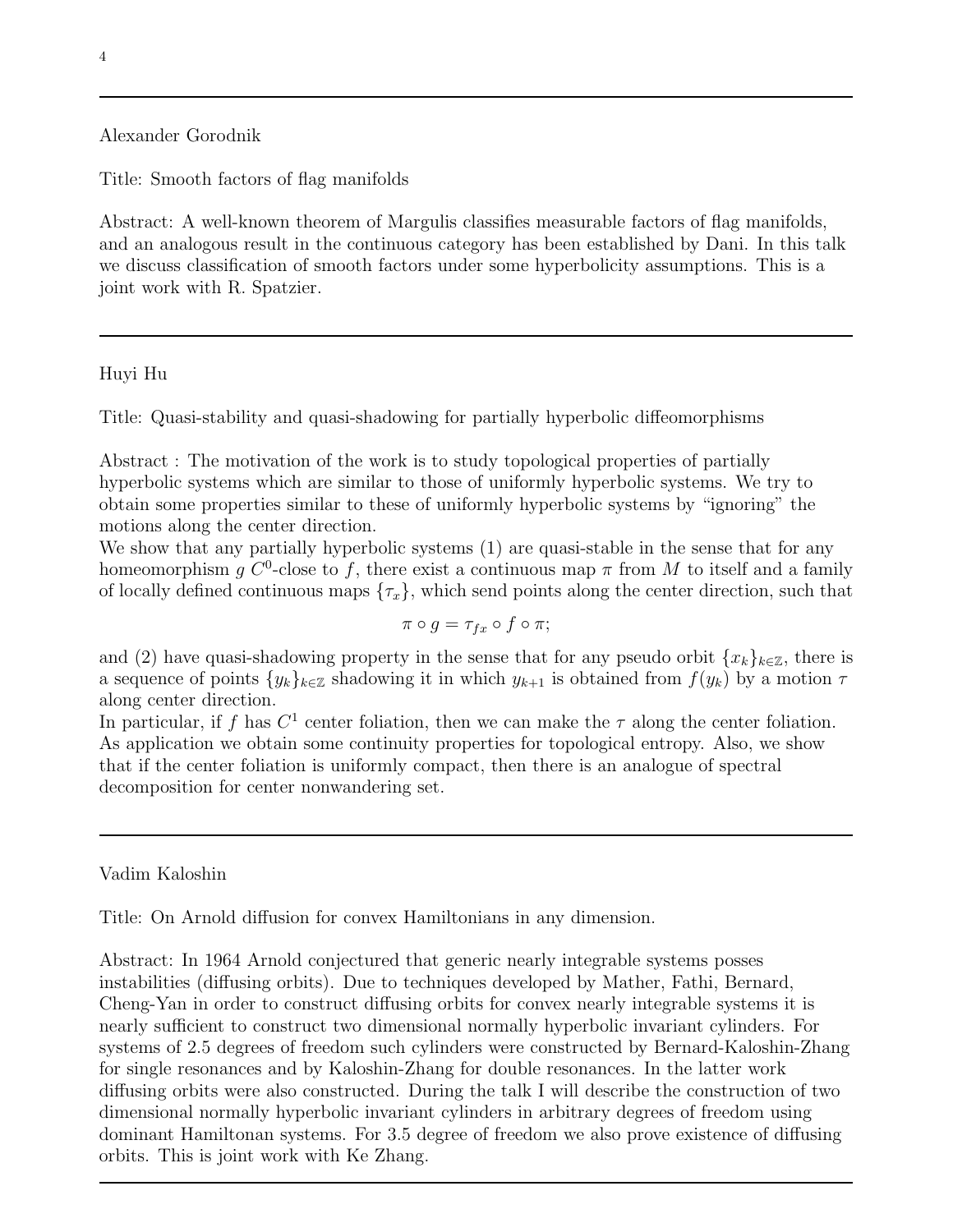Raphaël Krikorian

Title: TBA

Abstract: TBA

François Ledrappier

Title: Local Limit Theorem in negative curvature

Abstract: We give an equivalent, as t goes to infinity, for the heat kernel on the universal cover of a compact manifold with negative curvature. This is the continuous time extension of a similar result by S. Gouëzel for random walks on hyperbolic groups. Joint work with Seonhee Lim.

Mariusz Lemańczyk

Title: Invariant measures for B-free systems and Möbius disjointness

Abstract: A description of the set of invariant measures for dynamical systems arising from so called B-free numbers (square-free numbers are particular case of such) will be presented. In particular, intrinsic ergodicity property will be proved. We will also show how to use an old result of A. Katok concerning ergodicity of cocycles over irrational rotations to obtain the validity of Sarnak's conjecture on Möbius disjointness for some smooth maps of the torus. The talk is based on my joint results with J. Kulaga-Przymus and B. Weiss.

Viorel Nițică

Title: Stable transitivity of Heisenberg group extensions of hyperbolic systems

Abstract: We consider skew-extensions with fiber the standard real Heisenberg group of a uniformly hyperbolic dynamical system. We show that among the *C<sup>r</sup>* extensions that avoid an obvious obstruction, those that are topologically transitive contain an open and dense set. More precisely, we show that a Heisenberg group extension is transitive if and only if the abelian extension given by the abelianization of the Heisenberg group is transitive.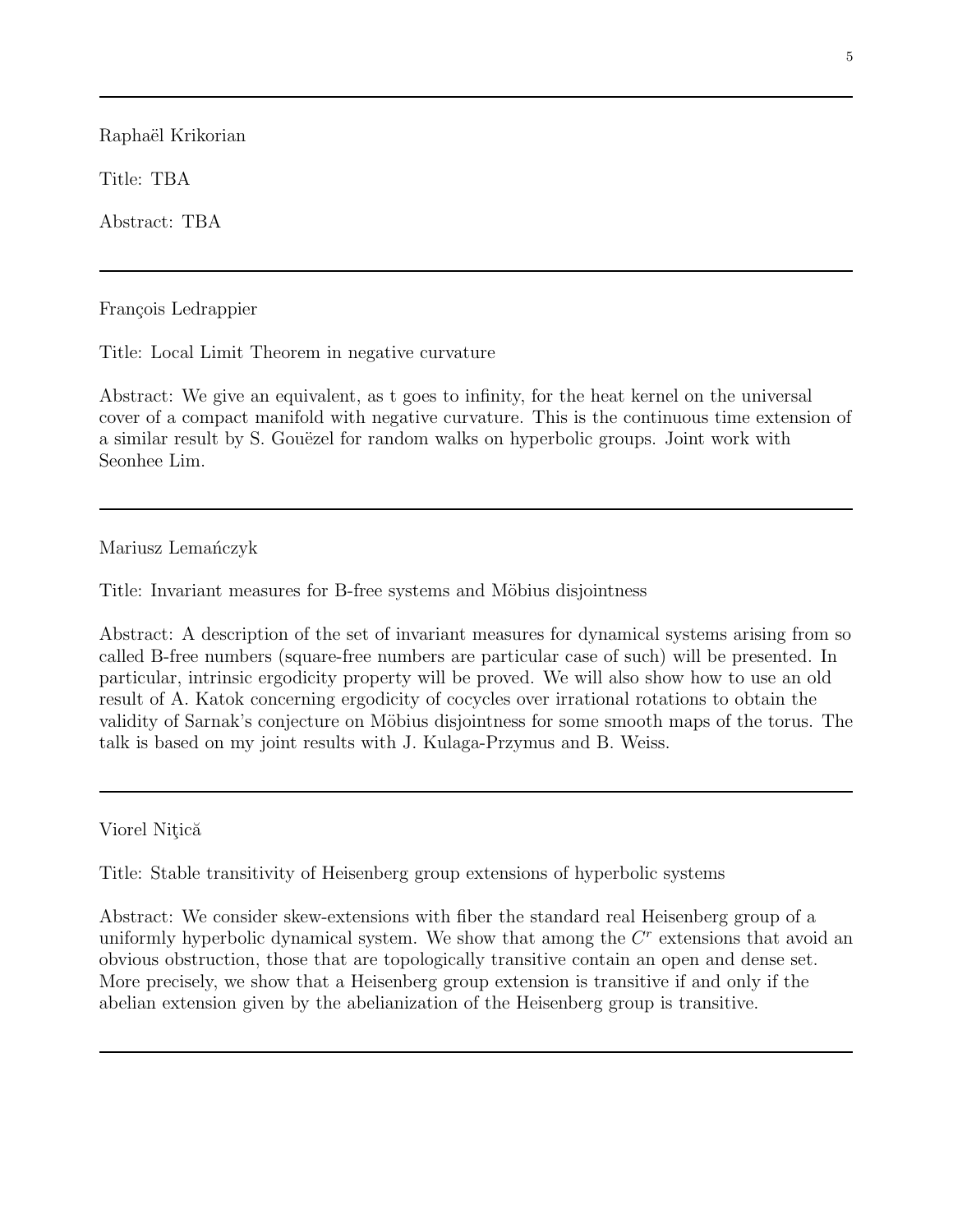#### Omri Sarig

Title: Katok's Horseshoe Theorem and structural consequences of positive entropy

## Abstract: TBA

Andrew Török

Title: Almost sure invariance principle for sequential and non-stationary dynamical systems

Abstract: We establish almost sure invariance principles, a strong form of approximation by Brownian motion, for non-stationary time-series arising as observations on dynamical systems. Our examples include observations on sequential expanding maps, perturbed dynamical systems, non-stationary sequences of functions on hyperbolic systems as well as applications to the shrinking target problem in expanding systems. This is joint work with Nicolai Haydn (USC), Matthew Nicol (UH), Andrew Török (UH) and Sandro Vaienti (Marseille)

Ilie Ugarcovici

Title: Fuchsian groups and generalized boundary maps

Abstract: Bowen and Series (1979) constructed a Markov map on the unit circle that is orbit equivalent to the action of a given co-finite Fuchsian group. Such a construction relies on a well chosen fundamental domain of the Fuchsian group (in the Poincar disk model) and a partition of the boundary circle by the endpoints of the isometric circles of the group generators. We investigate a generalized version of this type of maps associated to a class of partitions of the boundary circle. We show how several dynamical properties can be obtained from geometric considerations about the two-dimensional extensions of these circle maps. This is joint work with Svetlana Katok.

Zhiren Wang

Title: Rigidity of hyperbolic lattice actions

Abstract: We will discuss several recent joint works with Aaron Brown and Federico Rodriguez Hertz on actions by higher rank lattices on nilmanifolds. If the action lifts to the covering nilpotent Lie group and contains an element that acts hyperbolically on the fundamental group, then it allows a continuous semiconjugacy to an action by automorphisms. When the action contains an Anosov element, it turns out that the semiconjugacy is a smooth conjugacy.